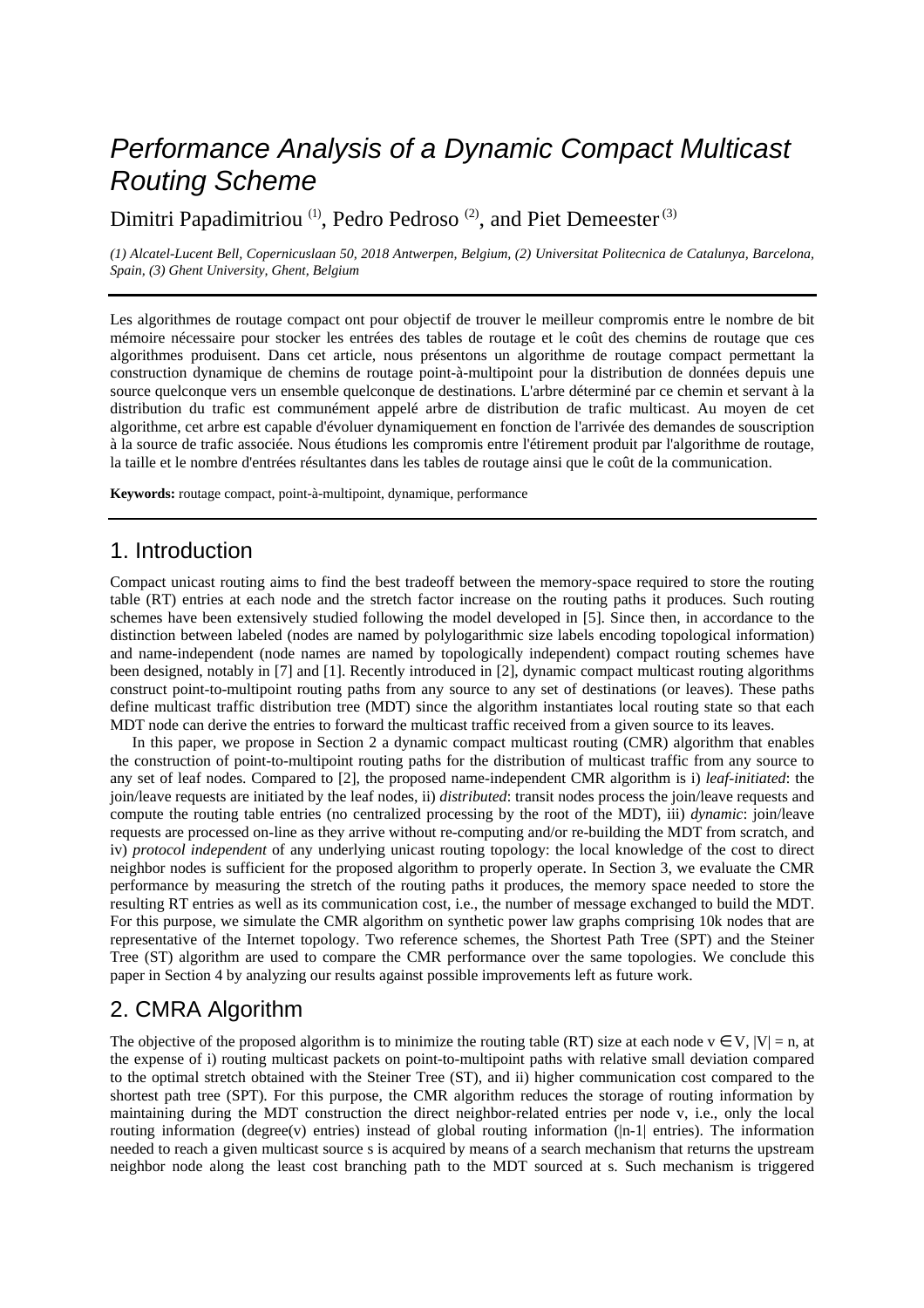whenever a node decides to join a given multicast source s as part of a multicast group g. After a node becomes member of the MDT, a multicast routing entry is dynamically created and stored in the so-called tree information base (TIB) from which a multicast forwarding entries is derived. The reduction in memory space consumed by the RT of each node results however in higher communication cost compared to the SPT and ST reference algorithms. In order to keep the communication cost as low as possible, we introduce a maximum (dissemination) path budget in each message so as to discard messages with too long and unneeded range.

#### **2.1 Preliminaries**

Consider a network topology modeled by an undirected graph  $\mathbf{G} = (\mathbf{V}, \mathbf{E}, \mathbf{c})$  where the set V,  $|\mathbf{V}| = \mathbf{n}$ , represents the finite set of nodes or vertices (all being multicast capable), the set E,  $|E| = m$ , represents the finite set of links or edges, and c a non-negative cost function c:  $E \to Z^+$  that associates a cost c(u,v) to each link (u,v)  $\in E$ . For u,  $v \in V$ , let c(u,v) denote the cost of the path  $p(u,v)$  from u to v in **G**, where the cost of a path is defined as the sum of the costs along its edges. Let S be the finite set of source nodes,  $S \subset V$ , and let D be the finite set of all possible destination nodes that can join a multicast group g,  $D \subseteq V\{S\}$ . Let  $s \in S$ , and  $d \in D$  denote a source node and a destination (or leaf) node, respectively. A multicast distribution tree  $T_{s,M} = (V_T, E_T)$  is defined as a connected sub-graph of **G** without cycles, i.e., a tree rooted at  $s \in S$  with leaf node set M, M  $\subseteq$  D. The set M corresponds to the current set of nodes at a given construction step of the MDT identified by the tuple multicast source s-multicast group  $g \approx s$ ,  $\approx s$ .

#### **2.2 Description**

The multicast distribution tree T<sub>s,D</sub> is constructed iteratively. At each step  $\omega$  ( $\omega = 1,2,...,|D|$ ) of the leaf-initiated construction, a randomly selected node u joins  $T_{s,M}$ ,  $M \subseteq D$ . If node u is already part of  $T_{s,M}$  (u  $\in V_T$ ) then it is either a transit or a branching node of the MDT. Otherwise, node u is not part of  $T_{s,M}$  (u  $\in D\backslash \{V_T\}$ ) and it must search for the least cost branching path from node u to node  $v \in T_{s,M}$ . Among the set  $P_{u,v}$  of possible paths  $p(u,v)$ from node  $u \notin T_{s,M}$  to node  $v \in T_{s,M}$ , the least cost branching path  $p(u,v)^* = \min\{c(u,v) \mid p(u,v) \in P_{u,v}\}\)$ . The cost  $c(u,v)$  of the path  $p(u,v)$  is defined as the sum of the cost  $c(u,w)$  of the edge  $(u,w)$ , w being the upstream neighbor node of u (or succ(u)) and the cost  $c(w, v)$  of the path  $p(w, v)$ .



Two types of messages are involved at each step of the construction, namely the request (type-R) messages flowing in the upstream direction towards the multicast source s, and the response (type-A) messages sent in the downstream direction towards the joining leaf node u. Type-R messages comprise the following information i) a sequence number  $\{u_{id}, r_{id}\}$  to prevent duplication of messages, where  $u_{id}$  identifies the leaf node u and  $r_{id}$ identifies its request to join/leave the multicast source/group pair  $\langle s, g \rangle$ , ii) the leaf node u's timer value  $\tau(u)$  that sets the waiting time at intermediates nodes before answering back to the downstream neighbor node, and iii) a path budget  $\pi$ , starting from  $\pi(u) = \pi_{\text{max}}$ , set at leaf node u. The  $\pi_{\text{max}}$  value is bound by the graph diameter (the length of the longest shortest path) for which approximation algorithms exist, as well as method for computing a lower and upper bounds [4]. Starting from node u, the path budget π is decremented at each node w according to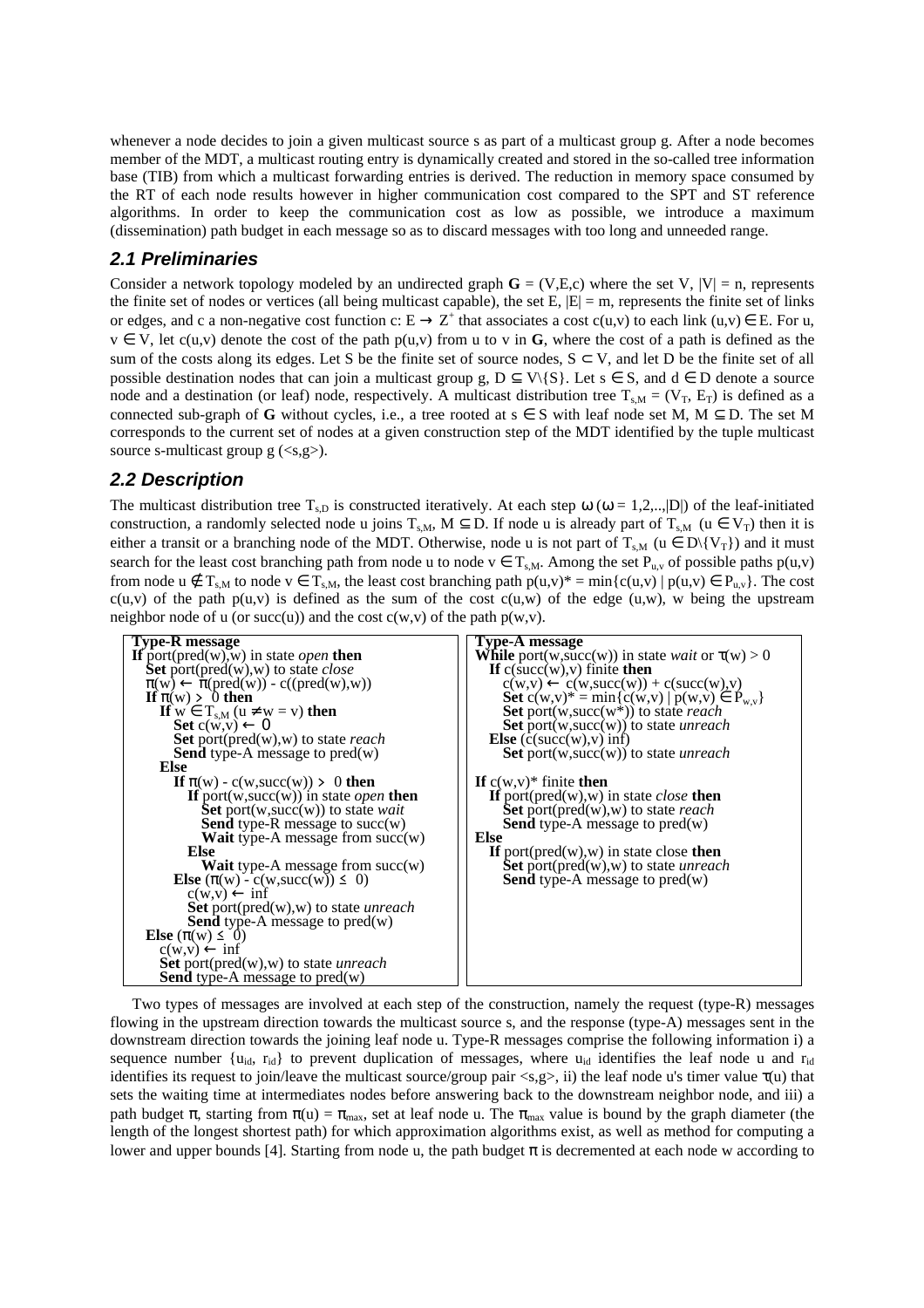the travelled edge cost. If  $\pi(w)$  reaches 0 at node w, the latter does not further propagate the type-R message in order to keep the communication cost as low as possible. Type-A messages sent in response to type-R messages comprise i) the cost c(w,v)\* of the locally selected least cost path  $p(w,v)$ \* from the local node w to  $v \in T_{s,M}$ .

When leaf node u decides to join the multicast source-group pair <s,g>, it sends a type-R message to all its direct neighbor nodes (succ(u)) to find the least cost branching path  $p(u,v)^*$  to a node  $v \in T_{s,M}$  ( $v \in V_T$ ). The algorithm applied at node w to process and to further propagate type-R messages is described in Frame.I. The processing of type-A message sent in response by node w to its downstream neighbor nodes pred(w) is described in Frame.II. Observe that node w maintains no additional routing information besides the degree(v) entries required at each step of the execution. At waiting timer τ(u) expiration, if the set of type-A message received by node u is empty or the cost  $c(succ(u),v)$  in all received type-A message is set to infinite, node u declares the multicast source s unreachable. Otherwise, leaf node u selects among the received type-A messages the upstream node succ(u) along the least-cost branching path  $p(u,v)^*, v \in T_{s,M}$ . Node u then further proceeds by sending a message to succ(u) to join T<sub>s,M</sub>. At the end of this process, the routing table of each node v belonging to T<sub>sM</sub> (v ∈  $V_T$ ) includes: i) one RT entry (stored in the multicast routing information base or MRIB) that indicates the upstream neighbor node to which any Join/Prune message is to be sent for that MDT and ii) one multicast traffic routing entry (stored in the TIB) for the tuple <s,g> and the total number of RT table entries.

# 3. Performance Analysis

To analyze its performance, the CMR algorithm is executed on a large-scale topology (10k nodes) generated by means of GLP [3] that produces power-law graphs representative of the Internet topology. The execution scenarios consider the construction of point-to-multipoint routing paths for multicast groups of increasing size from 500 to 2000 nodes (selected randomly) with increment of 500 nodes. We consider the Shortest-Path tree (SPT) and the Steiner tree (ST) algorithms to compare the performance of the CMR algorithm. The SPT provides the communication cost reference whereas the ST gives the reference in terms of stretch. The SPT is constructed from a loop-avoidance path-vector routing algorithm carrying the multicast source identifier and the routing path to reach that source. Each node keeps an RT entry per neighbor node (to exchange routing message with its neighbors) and a RT per path to the multicast source s. In order to obtain the near optimal solution for the ST, we consider the ST-Integer Linear Programming formulation. For this purpose, we have adapted the formulation provided in [6] for bi-directional graphs. The communication cost for the ST is based on the dissemination from current MDT nodes (at each step of its construction) of the minimal information for remote nodes not (yet) belonging to the MDT to join it. By this mean, each node knows how to reach the closest node of the MDT. Thus, although the ST is computed centrally, the communication cost accounts for the total number of messages exchanged during the MDT construction as a dynamic scenario would perform.

#### **3.1 Stretch**

Fig.1 shows the results obtained for multiplicative stretch ratio between the CRM and the ST algorithm and between the SPT and the ST algorithm. From this figure, we can observe that the CMR algorithm leads to a multiplicative stretch slightly higher than 1 (from 1,09 to 1,06 for multicast group sizes ranging from 500 to 2000 nodes) and provides a gain of at least 5% compared to the SPT (for a multicast group size of 500 nodes) that remains approximately constant with increasing group size.

#### **3.2 Communication cost**

As shown in Fig.2, the communication cost for the CMR is relatively high compared to the SPT even if twice lower than the communication cost implied by the ST when the multicast group size reaches 2000. This observation can be explained by the presence of high degree nodes (nodes that have a degree of the order to 100 or even higher) in the power law graph. These results suggest that further improvements on the communication process are desirable to apply the CMR on power law graphs comprising of the order of 10k nodes. Following the results obtained in [8], enforcing type-R message propagation by parts shows an improvement of at least one order of magnitude on the communication cost at the expense of slightly deteriorating stretch. Using this method, the joining node u searches locally for a node  $v \in T_{s,M}$  in its vicinity  $B(u) \subset V$  where  $|B(u)| \sim n^{0.5} / log(n)$ ; if  $T_{s,M}$ is unreachable in B(u), node u then initiates a global search on the remaining topology  $V \setminus \{B(u)\}\$ .

### **3.3 Routing Table Size**

Routing tables (RT) include the MRIB, the TIB as well as the unicast RIB entries (for the SPT scheme that relies on the underlying unicast routing topology). As shown in Fig.3, the gain in terms of number of RT entries obtained for the ST compared to the CMR algorithm decreases from 8,8 to 3,4 when the multicast group size increases from 500 to 2000. The same trend is observed when comparing the SPT to the CMR algorithm. As